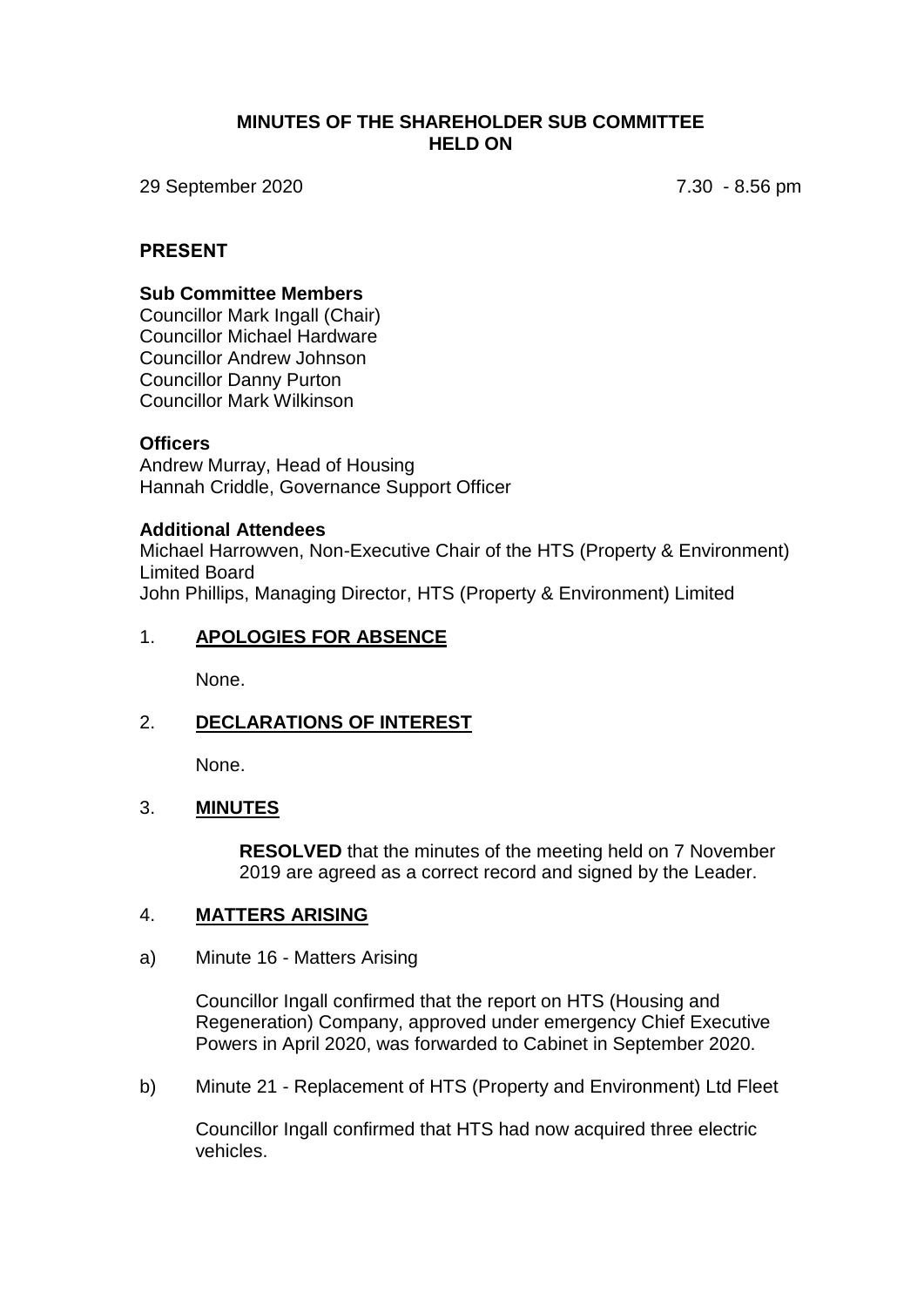## 5. **SUB COMMITTEE WORK PLAN**

The Sub Committee agreed to meet quarterly and a schedule of dates would be sent to the Sub Committee for approval.

**RESOLVED** that the Work Plan was noted and a temporary cycle of meetings would be established to focus on Covid-19 recovery.

### 6. **OPERATIONAL AND PERFORMANCE REPORTS**

### a) Operational and Finance Report

The Sub Committee received a report on the HTS (Property & Environment) Ltd performance and finance summary together with its Covid-19 status update. It reported that HTS (Property and Environment) Ltd was continuing to; establish its recovery on operational activity across all work streams for the period April to July 2020, building up its business resilience in case of a further restrictions having to be applied, and enhancing communication methods.

**RESOLVED** that the Sub Committee noted HTS (Property & Environment) Ltd (HTS) performance and finance summary together with its Covid-19 status update which covered operational activity across all work streams for the period April to July 2020 as followed:

- i) Operational The report illustrated HTS performance against KPIs targets set including a summary of customer service update highlighting the impact of Covid-19 crisis.
- ii) Financial Financial analysis provided a review of HTS position against forecast and the additional costs due to Covid-19 crisis.
- iii) Status Update HTS services were significantly impacted during the crisis and performance has been much lower as a result of the restrictions imposed by the government due to Covid-19. The report underlined steps taken to respond to and begin the process of social and economic recovery of Harlow.
- b) Social Impact Report 2019/20

The Sub Committee received a report on HTS Social Impact for 2019/20.

**RESOLVED** that the Sub Committee noted the report and requested that further benchmarking was undertaken to develop a set of strategic performance indicators.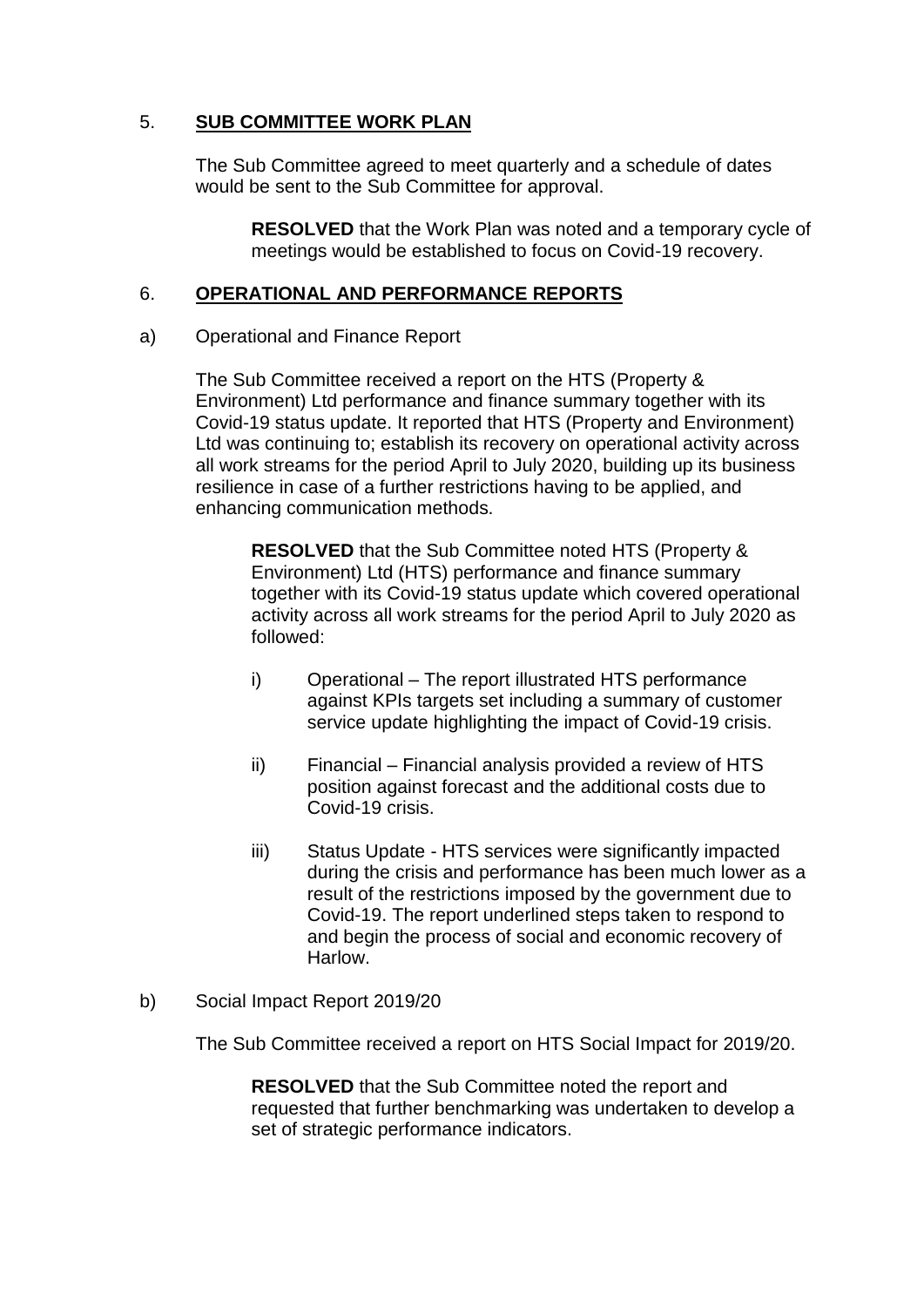# 7. **BEST VALUE UPDATE REPORT**

The Sub Committee received a report on the Best Value Review Update.

**RESOLVED** that the Sub Committee:

- **A** Noted the progress on the Best Value Review Action Plan
- **B** Noted the BAU Action Plan progress to date and continues to monitor Covid-19 delayed actions

## 8. **RESPONSIVE REPAIRS AND CUSTOMER ACCESS REVIEW**

The Sub Committee received a report on the Responsive Repairs and Customer Access Review.

**RESOLVED** that the Sub Committee noted the progress in the report.

## 9. **APPOINTMENT OF HTS GROUP LTD MANAGING DIRECTOR**

The Sub Committee received a report on proposals for the continuing appointment of the HTS Group Ltd Managing Director. John Phillips, HTS Group Ltd Managing Director, left the meeting for the consideration of this item.

**RESOLVED** that the Sub Committee ratified:

- **A** The decision of HTS Group Board to appoint the Managing Director of HTS (Property and Environment) Ltd and HTS (Housing and Regeneration) Ltd to the role of Managing Director HTS Group Ltd.
- **B** That the term of this appointment is to be extended until 31 January 2027 based upon no changes to the Terms and Conditions of employment or current remuneration.

### 10. **REFERRALS FROM CABINET**

a) Report of the Covid-19 Recovery Working Group

The Sub Committee received a report of the Covid-19 Recovery Working Group.

**RESOLVED** that the Sub Committee noted the report.

b) Terms of Reference

The Sub Committee received the Terms of Reference for the Covid-19 Recovery Working Group.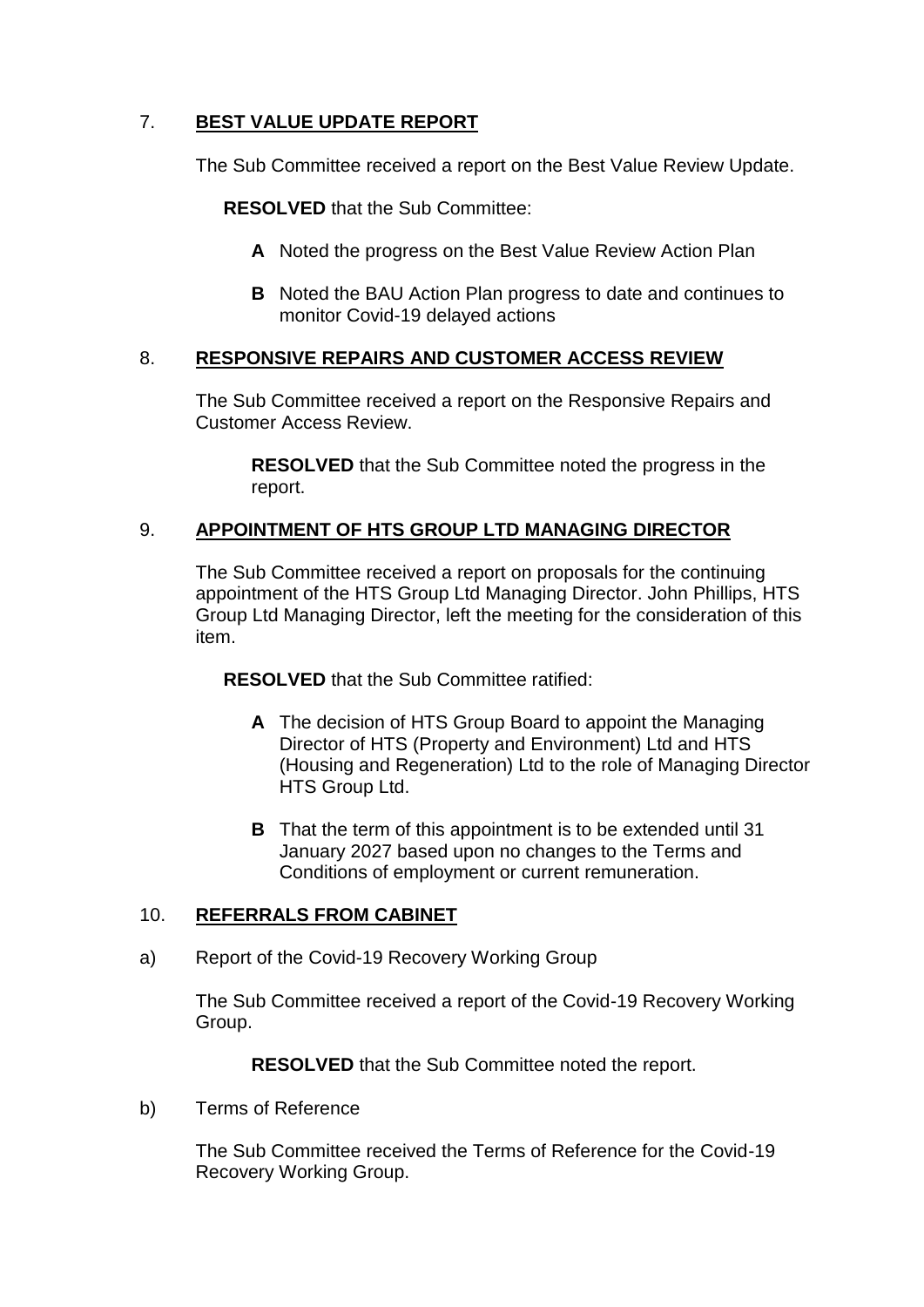**RESOLVED** that the Sub Committee noted the Terms of Reference.

c) HTS (Housing and Regeneration) Company Business Plan

The Sub Committee received the HTS (Housing and Regeneration) Company Business Plan.

**RESOLVED** that the Sub Committee noted the Business Plan, attached as Appendix A to the report, and requested that further acquisition policies that demonstrated value for money were developed.

### 11. **HTS GROUP LTD REPORTS**

a) Reference from HTS Group Board - Annual Report and Financial Statement at Year End 31 March 2020

The Sub Committee received the HTS Group Limited Annual Report and Financial Statements for the year ended 31 March 2020.

**RESOLVED** that the Sub Committee noted the report.

b) Reference from HTS (Housing and Regeneration) Company - Scheme of **Delegation** 

The Sub Committee received the HTS (Housing and Regeneration) Limited Scheme of Delegations.

> **RESOLVED** that the Sub Committee noted the HTS (Housing and Regeneration) Limited Scheme of Delegations attached in Appendix A to the report.

c) Reference from HTS (Property and Environment) Ltd - Management Accounts 2019/20

The Sub Committee received the HTS (Property and Environment) Limited Annual Report and Financial Statements for the year ended 31 March 2020.

**RESOLVED** that the Sub Committee noted the HTS (Property and Environment) Limited Annual Report and Financial Statements for the year ended 31 March 2020.

### 12. **MATTERS OF URGENT BUSINESS**

None.